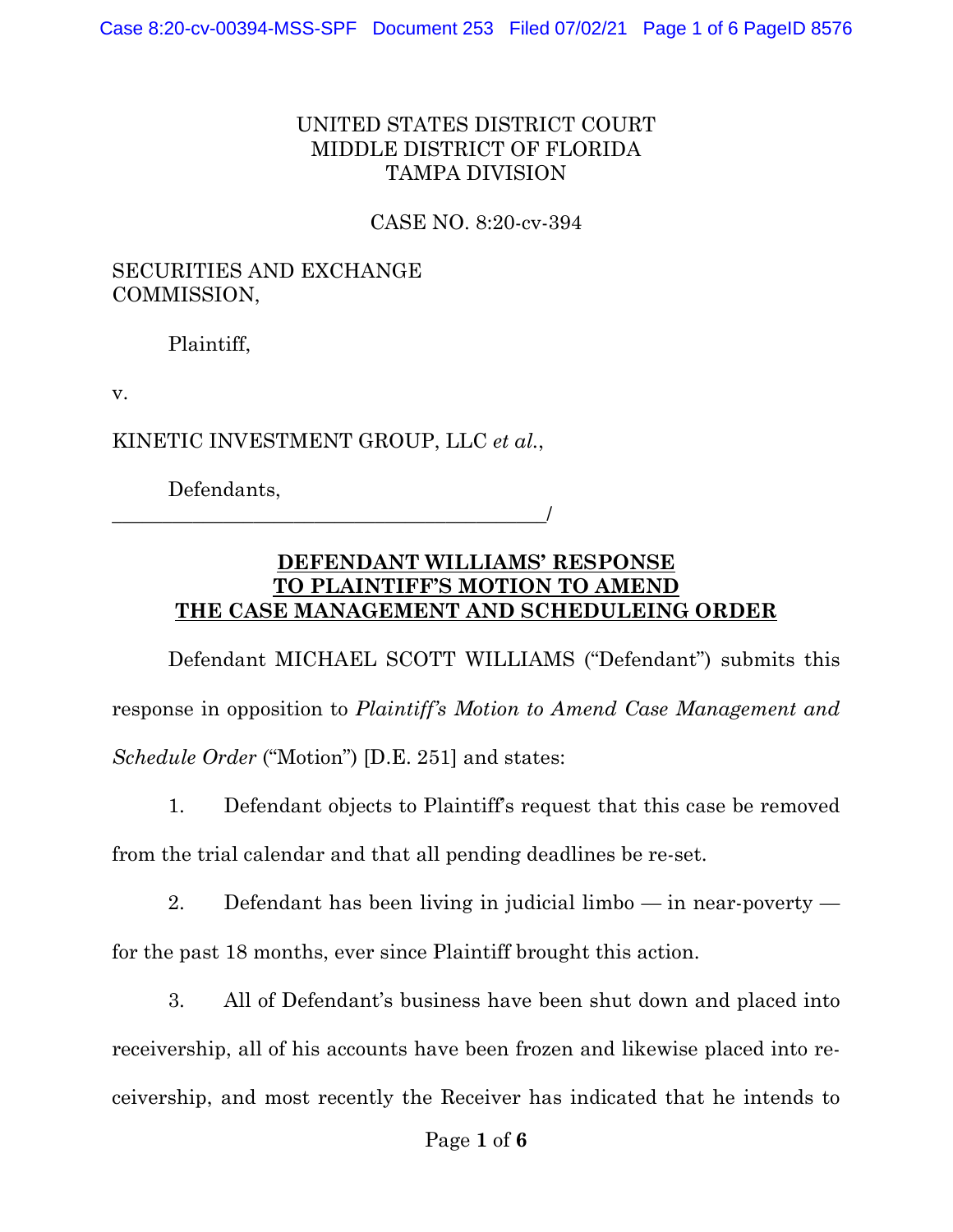evict Defendant from his apartment (and Defendant's rent-paying tenant from Defendant's other apartment)<sup>[1](#page-1-0)</sup> and sell both properties.

4. All of this has occurred without Defendant ever having been found to have committed any actual wrongdoing. Indeed, Defendant has not yet even had an opportunity to respond substantively to Plaintiff's claims.

5. Contrary to Plaintiff's assertion, Defendant *will* be prejudiced if the trial (or this case) is delayed because the result will be that Defendant's life will remain on hold and he will continue be relegated to a judicial limbo where he will be treated as having already been found guilty — subsisting on the crumbs the Receiver allows him, watching his last possessions being sold — while simultaneously not being found guilty.

6. Accordingly, Defendant objects to removing the trial from the calendar or delaying this case in any way. Defendant is eager to have his day in court and to present his evidence to disprove the baseless claims that have been asserted against him.

7. As a practical matter, the parties have already met (on June 17, 2021) to prepare their Joint Final Pretrial Statement.

8. As such, all that is left for the parties to do (other than actually prepare for and attend the trial) is to draft and submit their Joint Final

<span id="page-1-0"></span><sup>1</sup> Defendant's tenant provides Defendant with his only source of income other than the \$2,943.12 Receiver has been ordered to pay Defendant each month.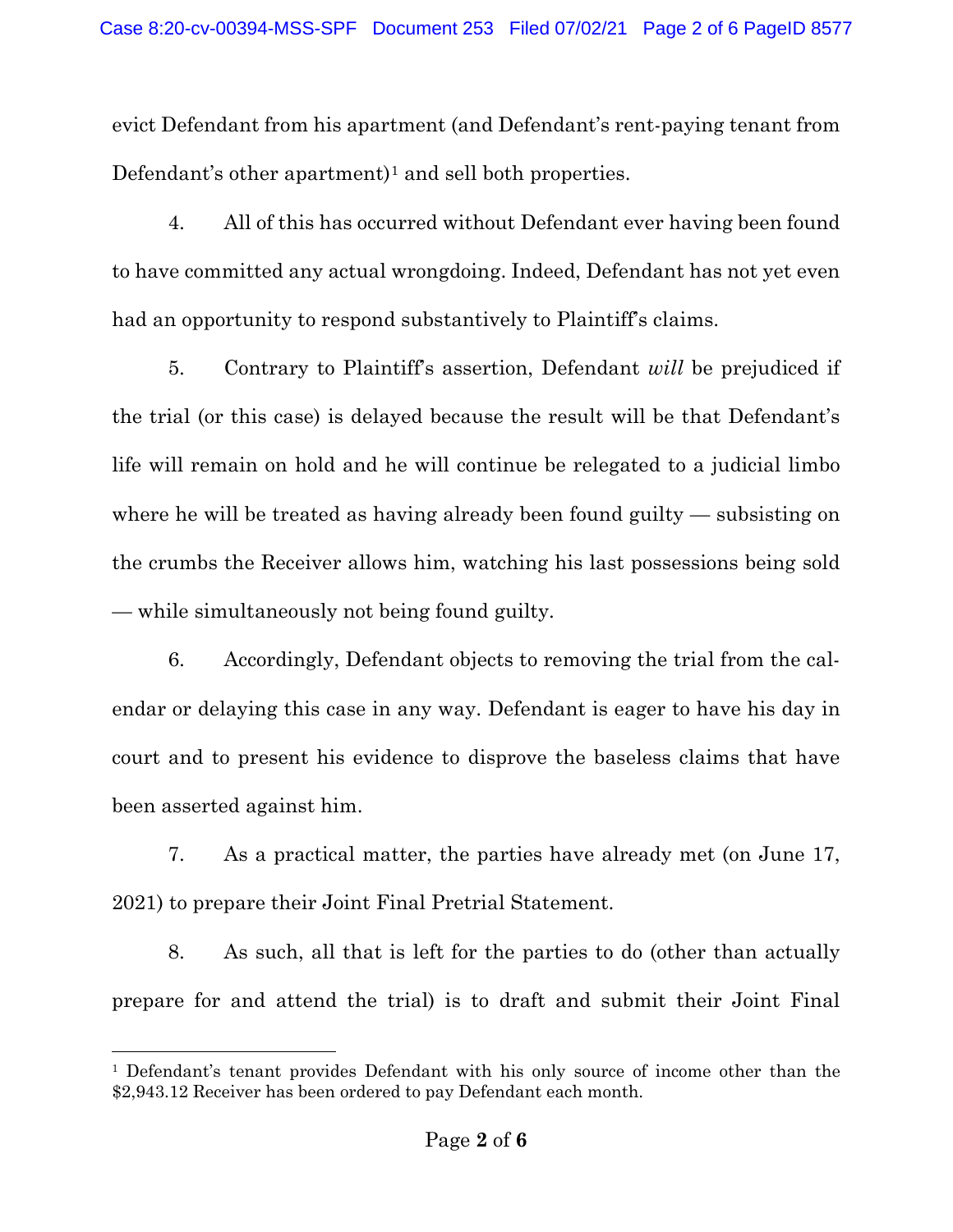Pretrial Statement, Witness Lists, Exhibit Lists, Jury Instructions, Verdict Forms, and Voire Dire Questions by July 22, 2021; file any motions *in limine* by July 29, 2021; and submit any highlighted deposition designations by August 5, 2021.

9. With regard to the Joint Final Pretrial Statement, Plaintiff has already prepared a draft Statement of Admitted Facts, and Defendant has already provided Plaintiff with his proposed edits to the Statement of Admitted Facts. In addition, Defendant has also already prepared and provided to Plaintiff drafts of the Statement of Facts at Issue, Statement of Agreed Principles of Law, and Statement of Issues of Law. As such, the bulk of the Joint Final Pretrial Statement is well underway (three weeks *before* the July 22 deadline), and the parties should be able to finalize and file the Joint Final Pretrial Statement with time to spare.

10. As for the Jury Instructions, Plaintiff has indicated that it is in the process of drafting the Jury Instruction. In addition, to share the labor, Defendant has already drafted the sections of the Jury Instructions pertaining to the 14 claims asserted by Plaintiff and provided his draft to Plaintiff. As such, the Jury Instructions are likewise in hand, and the parties are on track to have them finalized by the July 22 deadline.

11. That leaves only the Witness Lists, Exhibit Lists, Verdict Forms, and Voire Dire Questions to be completed by the July 22 deadline. While the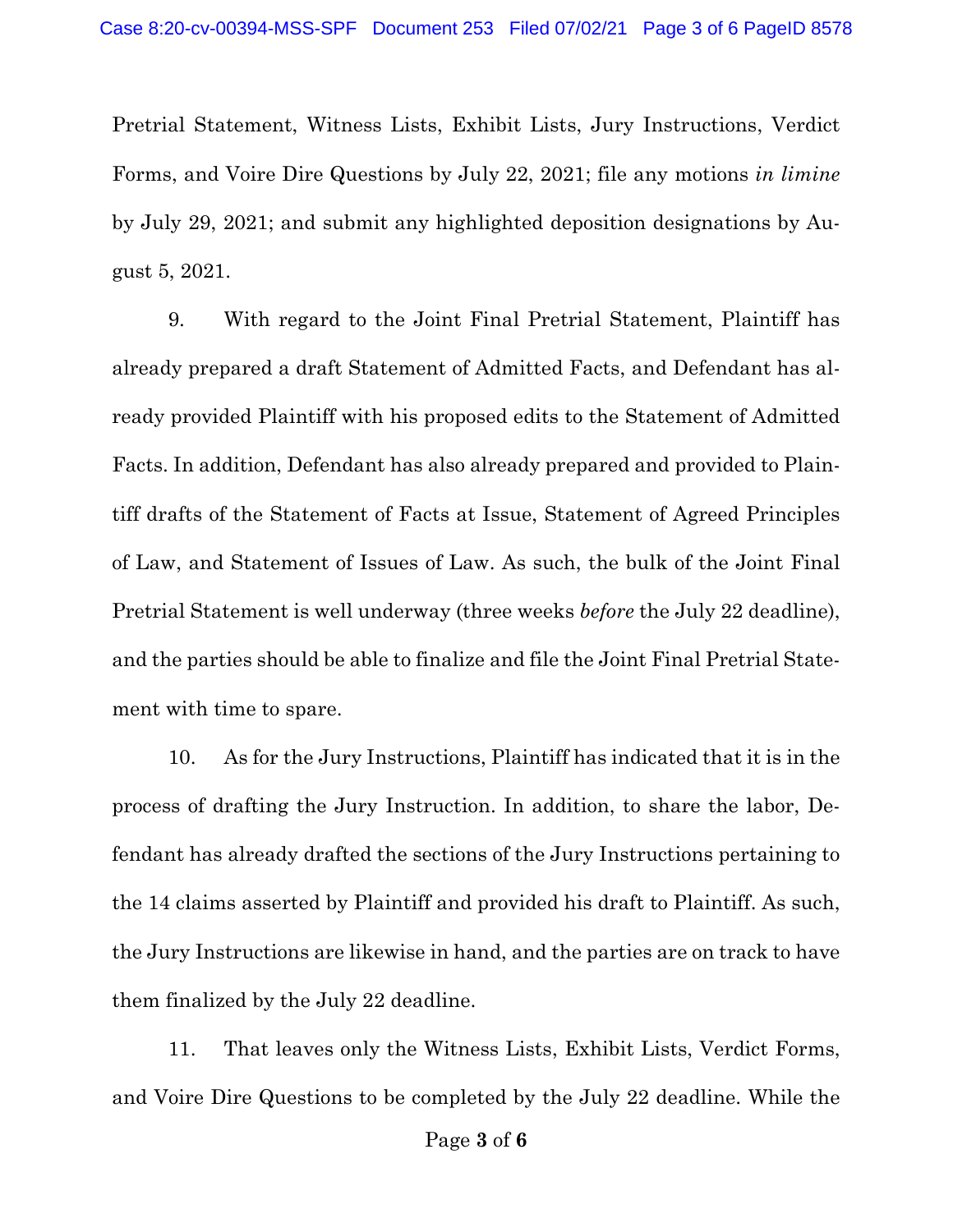Witness Lists, Exhibit Lists, and Voire Dire Questions are certainly important, they are not especially labor-intensive. Indeed, Plaintiff has already provided Defendant with eight pages of proposed Voire Dire Questions. (Presumably, these are standard questions Plaintiff attempts to ask in all its cases.)) And while the Verdict Forms will likely require substantially more effort to draft and finalize, three weeks should be more than sufficient for the parties to complete their work — particularly since Plaintiff has already provided Defendant with an initial draft of the Verdict Forms.

12. As for any motions *in limine* to be filed by July 29, Plaintiff has not yet identified any such motions that it intends to file — and in any case, one month is more than sufficient for the parties prepare and file such motions.

13. Finally, as to the highlighted deposition transcript designations to be submitted by August 5, there is only one such transcript that is conceivably admissible: The deposition transcript of Defendant, who intends to attend the trial and testify at it. Pursuant to the Schedule Order, however, the parties are *not* required to designate transcripts that will be used solely for impeachment. [D.E. 88 at III.B.3].

14. Simply put, there is no need for any of the current deadlines to be stayed, much less for the trial itself to be canceled and rescheduled.

15. To extent the Court's rulings on the pending dispositive motions might resolve one or more the claims asserted by Plaintiff, it would be a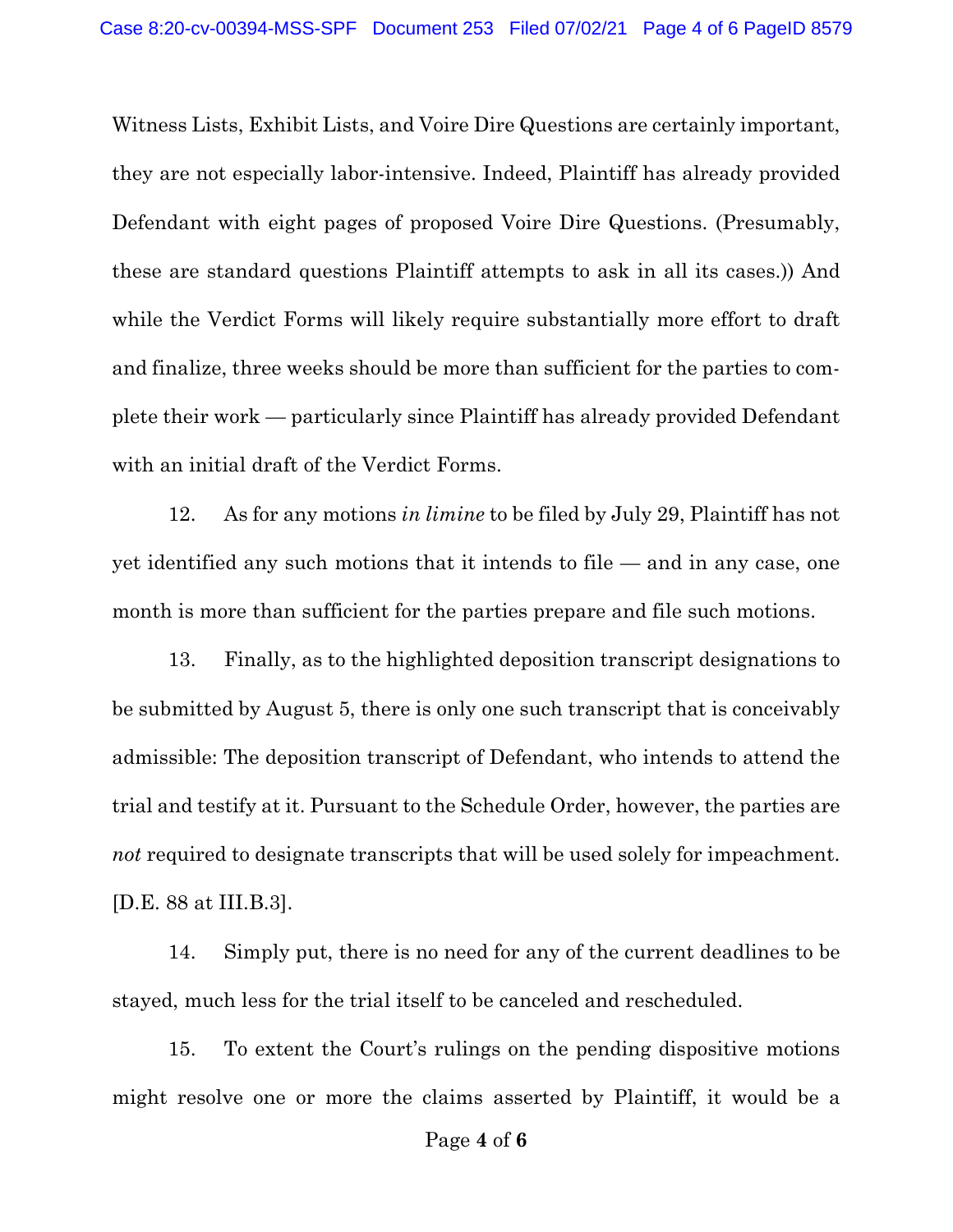relatively simple matter to amend the Joint Final Pretrial Statement, Witness Lists, Exhibit Lists, Jury Instructions, Verdict Forms, and Voire Dire Questions to account for the claims that are no longer at issue (for example, by deleting the portions of those submissions that pertain to the resolved claims).

16. And on an even more practical level, any delay in this case will only cause Defendant to incur still more expenses in the form legal fees for his defense counsel — which Plaintiff continues to constantly oppose.

17. Finally, as a matter of law, Plaintiff has failed to establish "good cause" sufficient to permit the Court to modify the Schedule Order even if the Court were inclined to do so. *See Whittington v. Whittington*, 2020 WL 8224604, at \*2 (M.D. Fla. Oct. 23, 2020) ("Defendant must first satisfy Rule 16(b)(4)'s 'good cause' standard for modifying a scheduling order before the Court can decide whether to freely give leave to amend under Rule  $15(a)(2)$  $15(a)(2)$  $15(a)(2)$ .").<sup>2</sup>

18. While courts enjoy broad discretion in deciding how to manage their cases, the "good cause" standard for modifying a scheduling order "is a rigorous one, focusing not on the good faith of or the potential prejudice to any party, but rather on [the] diligence [of the party seeking to amend] in complying with the Court's scheduling order." *Id.*

<span id="page-4-0"></span><sup>2</sup> *See also* FED. R. CIV. P. 16(b)(4) ("A schedule may be modified only for good cause and with the judge's consent."); *Club Exploria, LLC v. Aaronson, Austin, P.A.*, 2020 WL 686010, at \*2 (M.D. Fla. Feb. 11, 2020) ("[W]here . . . a party seeks to amend after the deadline set in the Court's scheduling order, the party must establish 'good cause.'").